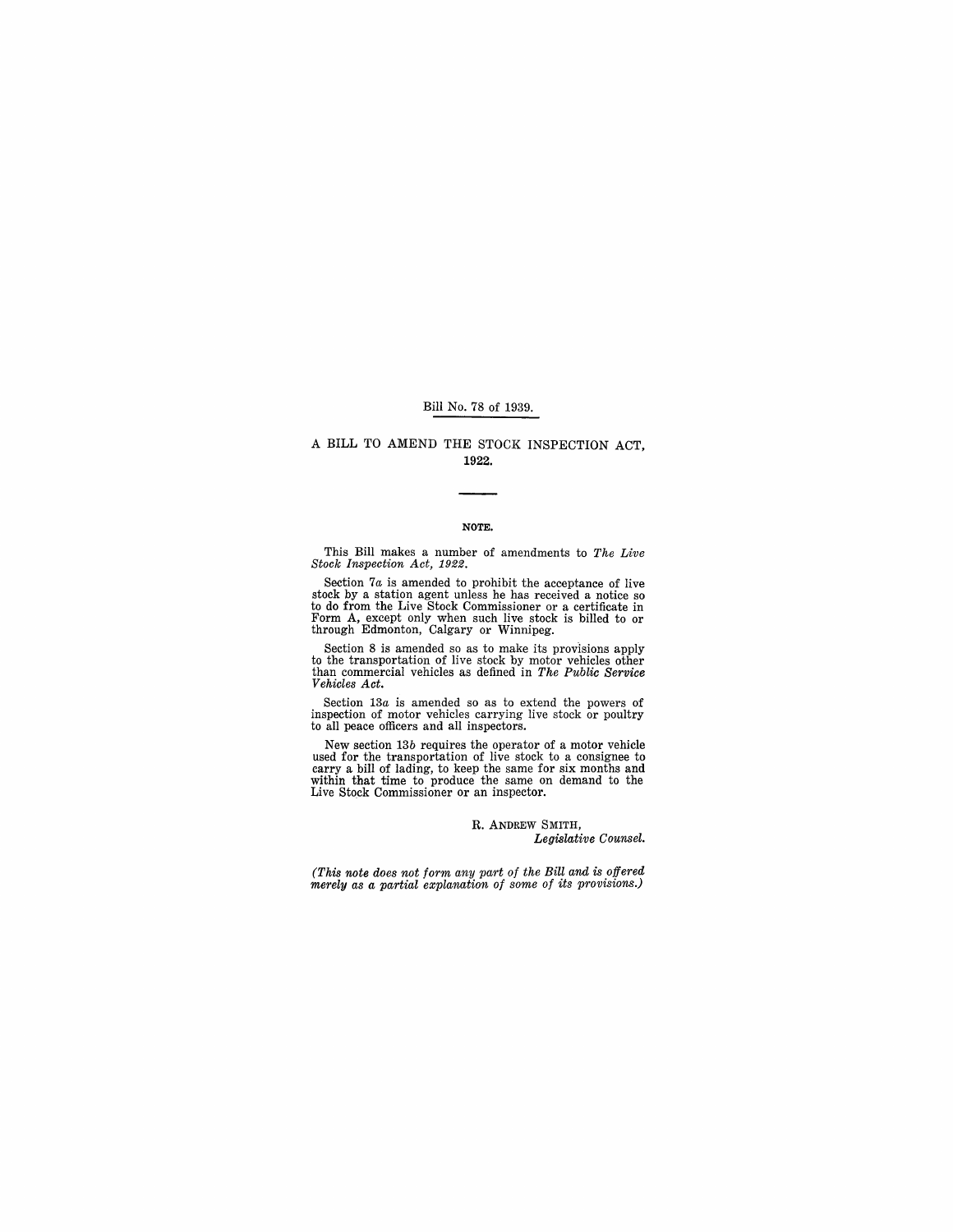## **BILL**

#### No. 78 of 1939.

An Act to Amend The Stock Inspection Act, 1922.

#### *(Assented to* ,1939.)

**HIS MAJESTY**, by and with the advice and consent of the Legislative Assembly of the Province of Alberta, enacts as follows:

**1.** This Act may be cited as *"The Stock Inspection Act, 1922, Amendment Act, 1939."* 

*2. The Stock Inspection Act,* 1922, being chapter 69 of the Revised Statutes of Alberta, 1922, is hereby amended as to section *7a* by striking out subsection (1) thereof and by substituting therefor the following new subsection:

" $7a$ .—(1) No station agent shall accept for shipment<br>any stock which is not billed either to or through Edmon-<br>ton, Calgary or Winnipeg unless and until he has received<br>a notice from the Live Stock Commissioner so to do,

**3.** The said Act is further amended as to section 8,-

(a) by striking out subsection (1) thereof and by substituting therefor the following new subsection:<br>" $S$ —(1) No person shall drive on foot any stock

" $S$ .—(1) No person shall drive on foot any stock<br>or transport any stock by any motor vehicle which<br>is not a commercial vehicle within the meaning of<br> $The Pubble Service Vehicle with the meaning of the time being used for the transformation of live stock to a point within the Province at which stock is held.$ for feed, rest or sale and at which there is an inspector,—

- " (a) from any point in the Province to any other point in the Province which is more than twenty miles distant from the first mentioned point; or
- " $(b)$  from any point in the Province to any point without the Province; or

"(c) from any Forest Reserve;

unless and until a permit authorizing him so to do has been obtained either from the Live Stock Commissioner or from a member of the Royal Canadian Mounted Police, and at any time other than within such period of time as is specified in the permit for so doing.";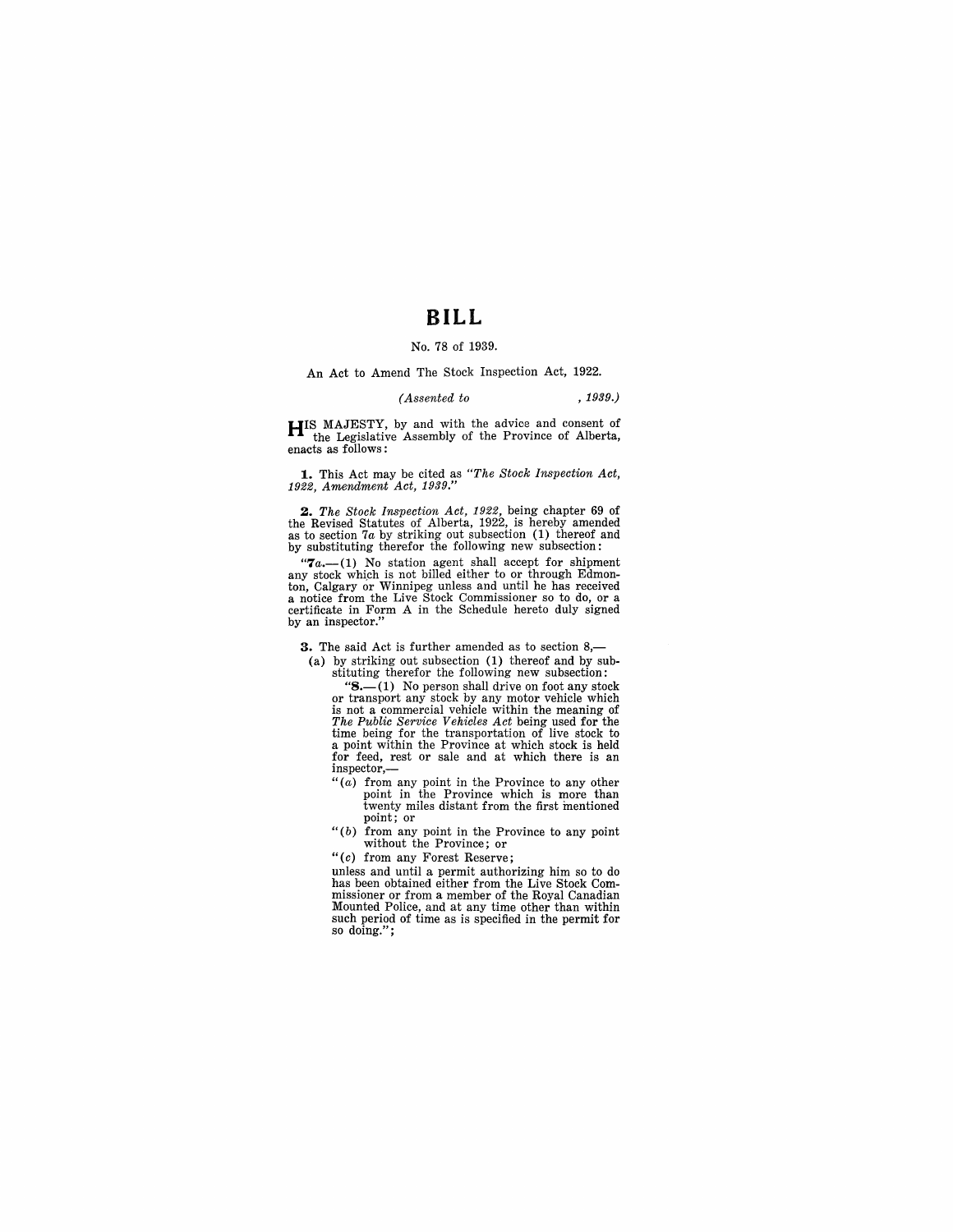(b) by striking out the words "driven on foot and the period during which the driving is to take place", where the same occur in subsection (2), and by substituting therefor the words "so driven or transported and the period of time within which such driving or transportation is to take place".

2

- **4.** The said Act is further amended as to section *13a,-*
- (a) by striking out the words "every member of the Royal Canadian Mounted Police", where the same occur therein, and by substituting therefor the words "any member of the Royal Canadian Mounted Police, any peace officer, and any inspector"; and
- (b) by adding at the end thereof the following words: "and shall if required, produce to the officer all bills of lading to all stock and poultry which is being carried in the vehicle".

**5.** The said Act is further amended by inserting therein immediately after section *13a* the following new section:

" $13b$ .—(1) Every person who is the operator of any motor vehicle which is being used for the transportation of any stock to a consignee thereof, shall at all times during which such stock is being transported in the moto

"(2) Every such bill of lading shall be signed by the consignor or his agent, and shall contain the following particulars, namely: The number of animals of each kind to<br>which it relates and the kind thereof; the sex of each<br>animal; all brands or other marks of ownership upon any<br>animals which are branded or otherwise marked; and the<br>

"(3) The owner of every motor vehicle which is used for the transportation of any stock to a consignee shall keep in his possession a copy of such bill of lading for a period of six months after the date upon which such transportation was completed, and shall within such period produce the same whenever required so to do, to the Live Stock Commissioner or an inspector."

**6.** This Act shall come into force on the day upon which it is assented to.